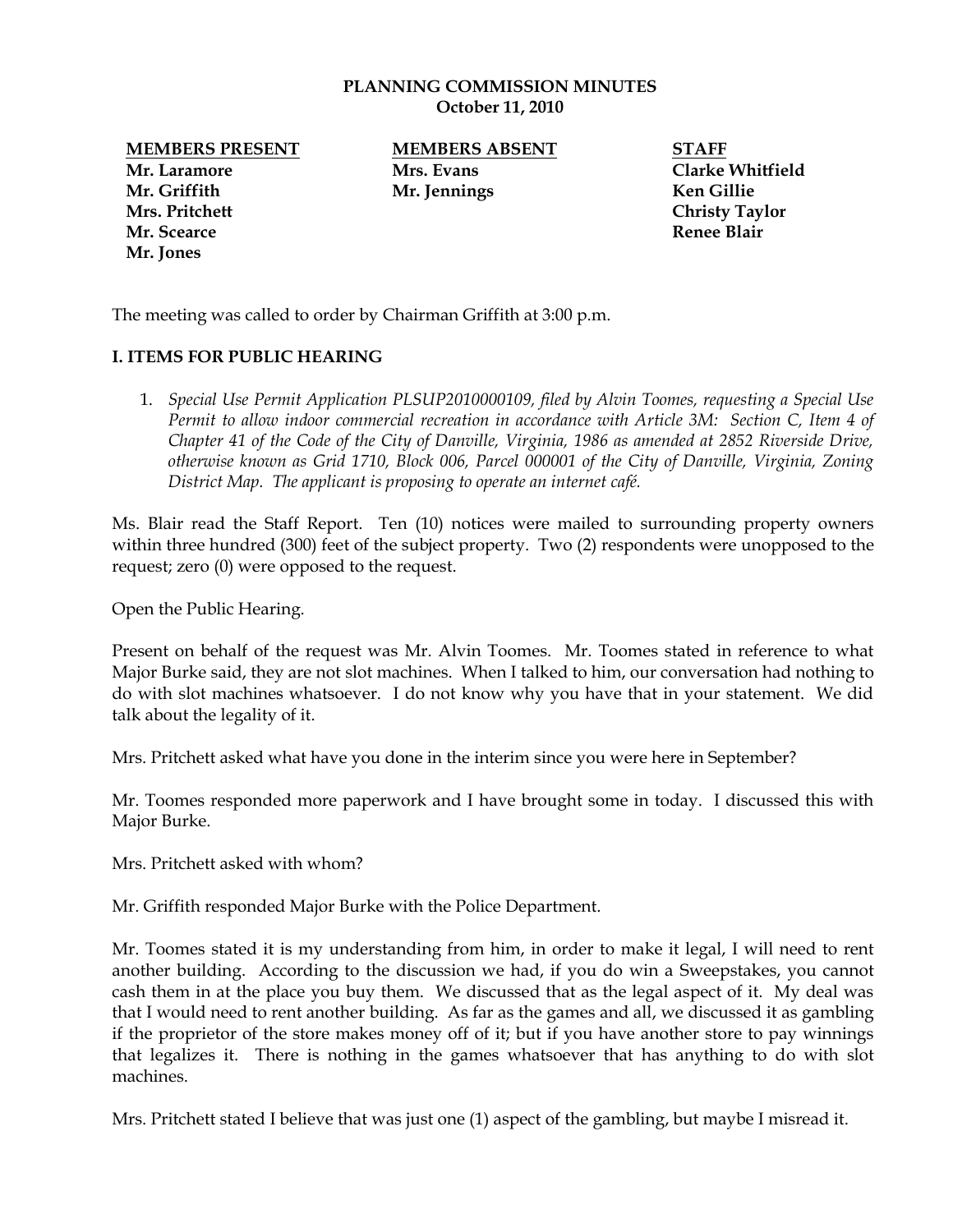Mr. Griffith asked my understanding from the Code was that any type of machine that is going to pay out Sweepstakes or pay out whether it is video poker, slot machines, or any of those. They are all lumped into the same category. It all falls under that. I think when he said slot machines, he was lumping all of those various types of machines into one (1) generic category. Would that be your understanding Mr. Whitfield?

Mr. Whitfield responded yes.

Mr. Toomes stated that is how we got off on collecting a prize, that you cannot do it in the same facility that you purchased it at.

Mr. Griffith stated I do not know about that.

Mr. Toomes stated you cannot come back and redeem your prize at the place of purchase.

Mr. Griffith asked do you know anything about that Mr. Whitfield?

Mr. Whitfield responded I think part of that has to do with the Sweepstakes. There is part of the law that makes it where you cannot redeem your prize at the same place. If you redeem your prize at the same place where you buy it, then it is considered illegal gambling.

Mrs. Pritchett asked is my understanding correct? Did Major Burke say as long as you do not redeem your prize at that location, then this is considered legal? Did he make that statement?

Mr. Toomes responded he stated that it was illegal to redeem a Sweepstakes prize at the same location you purchase it at. Even at McDonald's, if you win an order of fries there, it should be illegal to go to the counter and order them. It is the same way with the Virginia scratch off's. If you buy them at one (1) store, you are supposed to redeem them at another.

Mr. Jones asked is that the situation?

Mr. Whitfield responded I do not think he is saying that makes it legal. I think he is saying that is one (1) aspect of the illegality. Clearly, you have things like internet poker that could be played that would be gambling and just because you are able to redeem your prize in that place does not make that legal. I think that mainly applies to the Sweepstakes and not to the whole entire aspect of the business.

Mrs. Pritchett asked these things that Mr. Whitfield is talking about are the kind of things that you would be offering through machinery at your place of business. Is that correct?

Mr. Toomes responded there is no internet gambling. If it was internet gambling, you would have to log on just like at home with your own credit card and do whatever you would do at home. With a Sweepstakes game, you have a certain game that you play to win a Sweepstakes prize or for free. This has nothing to do with worldwide internet. That part there does not.

Mr. Jones asked what are some of these games? What are you going to offer to the public that comes in and wants to play a "game?" What are some of these games going to be? Can people actually win money by playing these games?

Mr. Toomes presented documents describing the VS2 Café Sweepstakes System rules to the Planning Commission members.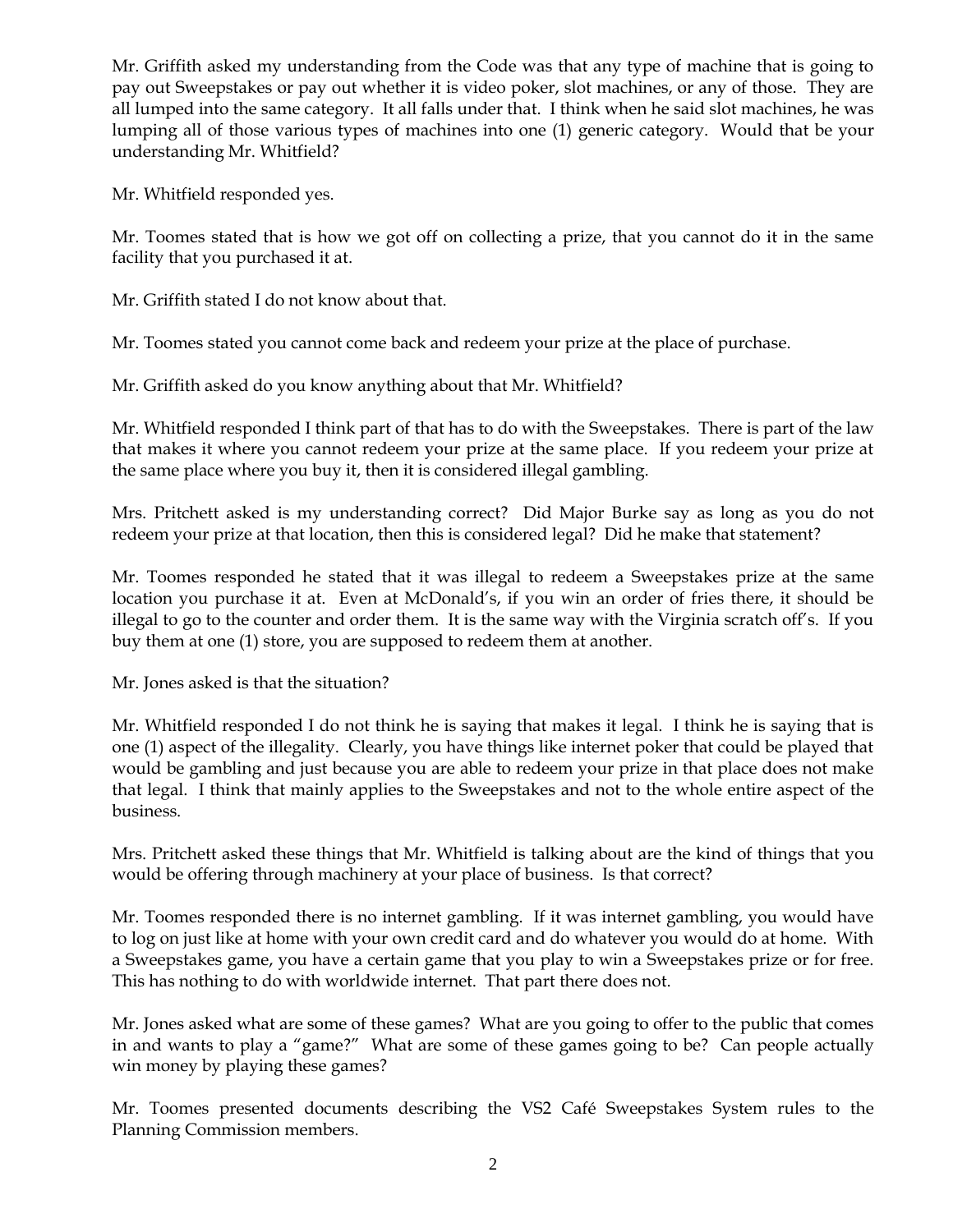Mr. Toomes stated this is why you cannot redeem your stuff at the location you come to.

Mr. Jones asked is this one (1) copy?

Mr. Toomes responded yes.

Mr. Griffith stated I guess part of that question, I mean this is something that is new. To my knowledge this is the first time a request has come before this body. It is something new to us, and I think we are trying. You have not provided us as much information in your application as I would like to see. We are trying to get some information from you to help us better understand what it is that you want to do.

Mr. Laramore stated I think we were very specific last meeting that you were to get this information that you have here and meet with the City, so they could present us with a form as we see here. We would have a better view to what you are doing. Did you meet with the City?

Mr. Toomes responded I met with Major Burke about an hour and a half last Monday.

Mr. Laramore asked was your consensus from him that he thought what you are proposing was legal?

Mr. Toomes responded no, he did not. That is when we got into the discussion about if you win a prize and the legality of it.

Mr. Jones asked concerning the parking, how many machines were you planning to have?

Mr. Toomes responded twenty (20).

Mr. Jones asked for twenty (20) machines would they need seven (7) parking spaces or eight (8) if it is three (3) per machine?

Ms. Blair responded correct.

Mr. Jones asked there are currently thirty-six (36) parking spaces covering the thirty-five (35) required for the existing retail operations. Are you saying there is no room for his parking?

Ms. Blair responded there is currently one (1) space available for a new operation.

Mr. Jones asked is there no place he can come up with parking in the area?

Ms. Blair responded they would have to re-configure the parking area.

Mr. Griffith asked are you saying that of the thirty-six (36) parking spaces that are available, thirtyfive (35) of those are being used by the two (2) retail stores that are there?

Ms. Blair responded yes, when you have a change of use that would trigger something new. They are legal non-conforming as is. The parking lot is. If another retail operation comes, parking spaces would be sufficient. It would be legal non-conforming. For a change of use from retail to an internet business or business services, that would trigger new parking requirements to bring them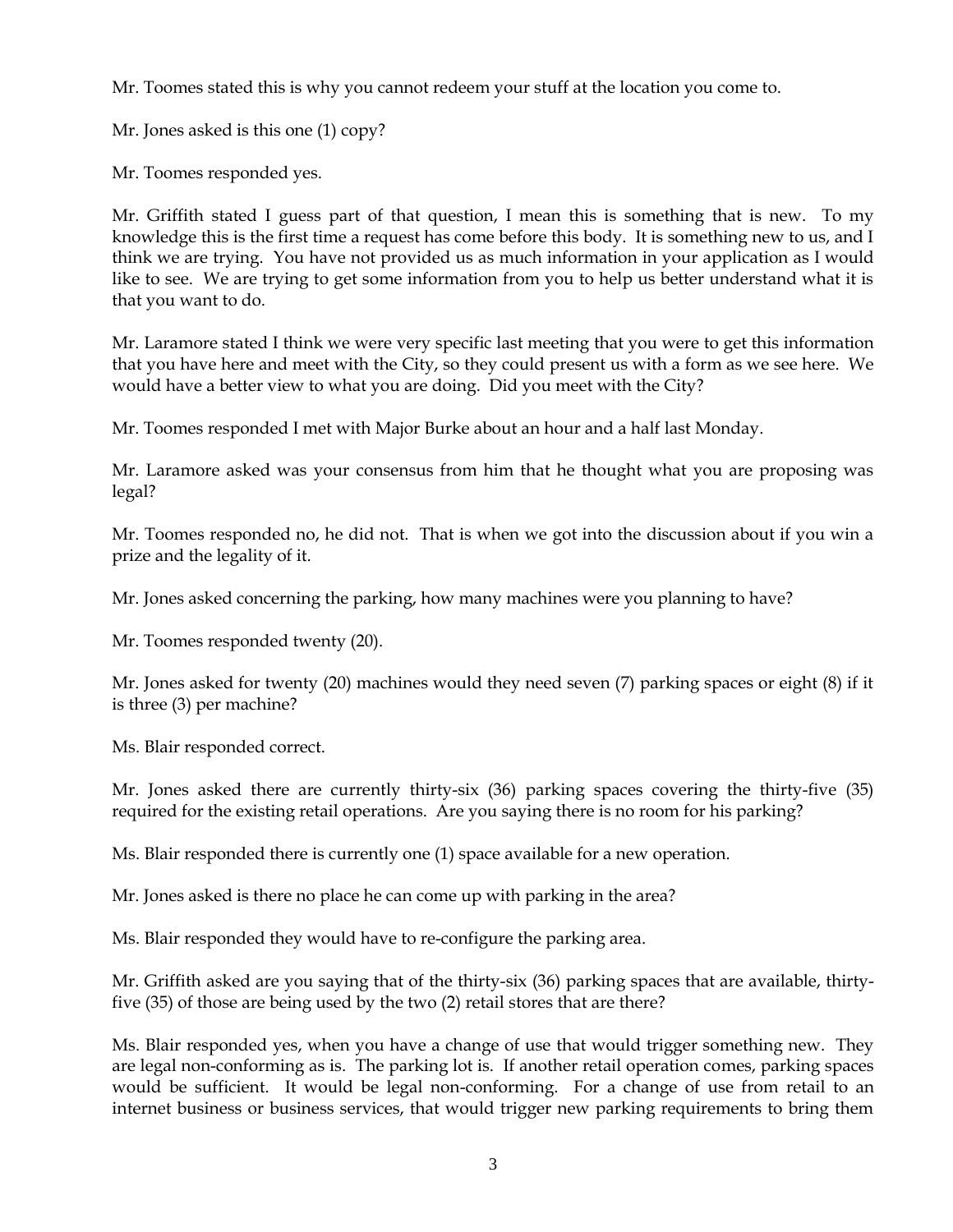up to Code and current regulations. That would be thirty-five (35) being used of the thirty-six (36) existing.

Mrs. Pritchett asked so he would need at least seven (7) more spaces?

Ms. Blair responded correct.

Mrs. Pritchett stated there is not adequate parking, so that would throw out anything.

Ms. Blair stated without a reconfiguration of the parking area.

Mr. Griffith asked is the parking lot structured so that it could be re-configured to take care of the parking?

Ms. Blair responded it would be very difficult because of the way the parcel is laid out. It is surrounded on three (3) sides by street.

Mr. Jones asked does that mean that no other business could go into this facility because there is no parking for anything else?

Ms. Blair responded correct, a change of use would alter the legal non-conforming status.

Mr. Gillie stated you cannot have anything that is more intense than what was already there before. It was a retail facility, so continuation of a retail facility would keep that same non-conforming status. You could not convert it to say something like a restaurant or something else like that, because the numbers would jump up. As long as they keep the same basic number of a use that had the same parking requirements as before, yes it is allowed to go in there; but what Mr. Toomes is asking for and if someone else came in with a restaurant or something that required additional parking, no they could not do that unless they re-configured the parking lot, tried to come up with additional space, or tore some of the building down. There are options available, but as it is right now there is just not enough space to allow for this proposed use; because it is an increase in what would be required.

Mr. Griffith asked if a retail establishment went in there, that would still be legal non-conforming and the current parking would be adequate?

Mr. Gillie responded correct. You have two (2) years from the time that a legal non-conforming use leaves for another one to come back in and maintain that same status.

Mr. Griffith asked was it a retail operation there?

Mr. Gillie responded I think it was actually Beauty Supply that was the last one there. I think it went from auto parts to Beauty Supply possibly, but it has been a retail establishment. You have two (2) years to put in a new retail establishment and continue with that same parking requirement. They cannot do anything that jumps the numbers up.

Mr. Jones stated I still have concern with the gambling part, but have you looked for another site where you would have enough parking, so this would not be a problem?

Mr. Toomes responded to tell you the truth, this is the first time I have realized that there was no parking spots available. You have a hair salon on one (1) side and a shoe store on the other. That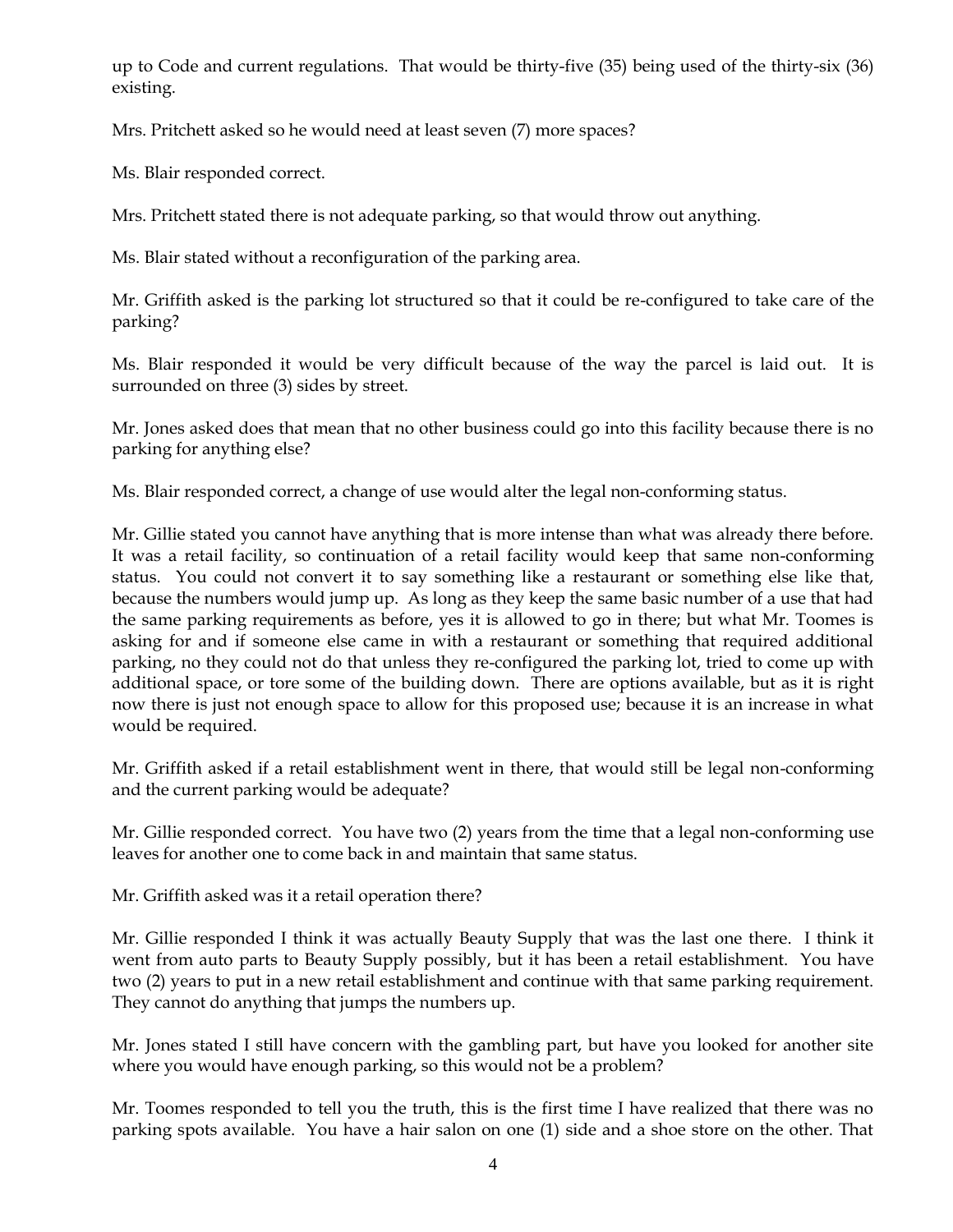gives fourteen (14) or fifteen (15) spots for each one and that only leaves one (1) spot for a store in the middle. I have not looked at anymore locations, because I was not aware that parking was an issue. I am going to have to look for another store anyway. If you pass it here, I would have to have two (2) stores anyway.

Mr. Laramore stated in looking at these pages, probably some confusion from Major Burke and this is true for all of these, but I will show you one (1) of them. *Sizzlin' 7's* presents a video representation of a nine (9) reel, eight (8) line slot theme game. It goes on to say the Sweepstakes entries employ a traditional slot theme. That may be where the confusion is.

Mr. Toomes stated a slot machine is where you pull an arm down to play the game.

Mr. Laramore stated I think he was saying he would include slot machine type games. That is probably what he means.

Mrs. Pritchett stated I just feel like we cannot approve this because first of all the parking would not be adequate for this particular space; and as far as I am concerned, when you are looking at another space, if you came back to this Commission requesting this, I would feel like we would need some authoritative figure to have signed off, saying that it is not considered illegal gambling.

Mr. Toomes asked would a letter from the Attorney General work?

Mrs. Pritchett responded an attorney, Major Burke, Commonwealth Attorney, whatever, but I personally feel like we cannot approve this because of the parking situation.

Mr. Whitfield stated just as a matter of information to you, I did talk to Mr. Newman, the Commonwealth Attorney. He told me that because of the chance of prosecuting someone, he does not issue letters of opinion or hypothetical's; because he feels that it may, at a later date, if in fact he had to prosecute for an illegal operation that would prejudice his office. His office may have to withdraw and bring in a special prosecutor. One of the things we have talked with Mr. Toomes about is getting a letter from Mr. Newman and Mr. Newman is not going to issue that. I perfectly understand why he would not want to do that. He certainly would not want to have his office essentially taken out because of some prejudice that may occur because of that letter.

Mr. Jones asked can he go to the Attorney General of the State and get an opinion?

Mr. Whitfield responded I do not believe he can. Typically, a legislator or somebody like the Commonwealth Attorney has to go to the Attorney General. I do not believe that he would be able to.

Mrs. Pritchett asked I guess then my question would be if this is something Mr. Toomes decides to pursue, can you give an opinion?

Mr. Whitfield responded yes, if it comes back to it. Probably what I need to do is go ahead and start working on an opinion, so I can provide the Commission with an opinion.

Mr. Jones asked do you know if this activity takes place in other parts of the State?

Mr. Toomes responded yes. There is one (1) in Martinsville right now that is close by.

Mr. Jones asked is it going to be set up the same way?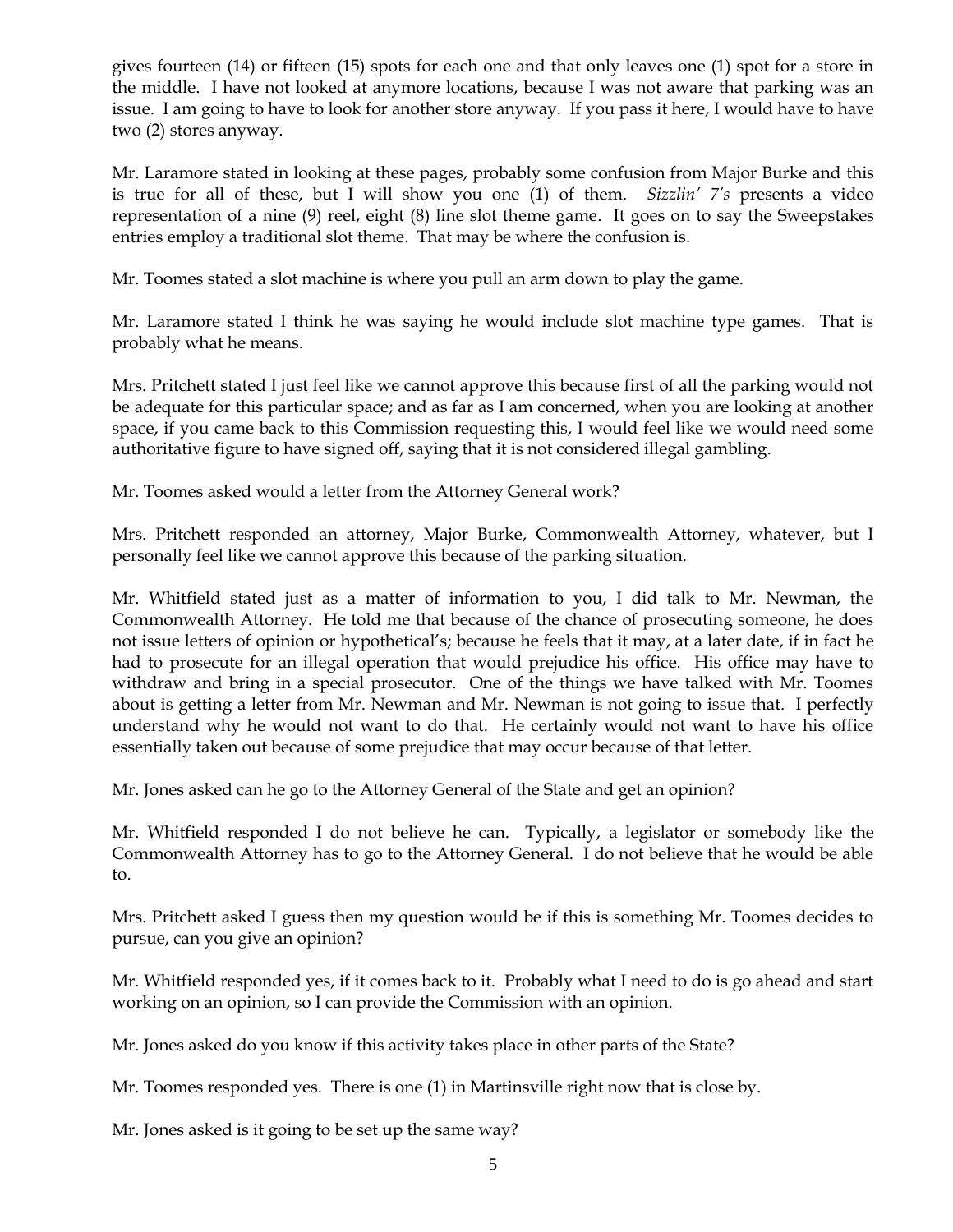Mr. Toomes responded yes. There is one in Blacksburg.

Mr. Jones asked do you know Mr. Whitfield, with these places that he is saying, if that conflicts with the Code of Virginia 18.2-325?

Mr. Whitfield responded I would have to see the specific circumstances.

Mr. Griffith asked did you say that Blacksburg and Martinsville both have them?

Mr. Toomes responded yes. Those stores also have the same VS-2 system that I have.

Mr. Laramore asked what kind of system?

Mr. Toomes responded VS-2.

Mrs. Pritchett asked if you were to do something in Danville, would this be your first operation in Virginia?

Mr. Toomes responded yes.

Mrs. Pritchett stated you had indicated previously that you had something similar to this in North Carolina.

Mr. Toomes stated I want to go to Martinsville also; but the man that has a store there, he is also a customer of VS-2. He approached them before I did. In Martinsville, in order to get your permit, you just go in and sign up. I had already went and done that, but when I contacted them about getting the system someone else had beat me to it.

Mr. Whitfield stated the difference over in Martinsville is the Zoning Code does not have a provision for this type of indoor recreation. We have a little bit more detailed Zoning Code, and I think that is why they were able to go and do that in Martinsville. There was no need to approach the City at that point. Now if they are operating illegally, I am sure the Henry County or the Martinsville Police Department will monitor that.

Mr. Toomes stated there are also two (2) stores in Lynchburg. They have been there since the first of the year.

Mr. Gillie stated I have not heard that they have been operating in Lynchburg. This is the first I have heard of that and so is it in Blacksburg. We have had contact with Martinsville about the potential of them operating. We can check other localities if it is Planning Commission's request. We understand that the ones that were operating in Virginia Beach may have closed down. My understanding is they are leaving North Carolina because it has been deemed illegal in North Carolina. They are looking at operating here in Virginia. At this point, I am unaware of other localities. The list serve that we are a part of, which is the Virginia Planning offices, most of the ones I have spoken with have yet to allow them. I have not heard of an operation that is actually there, if they are operating in Martinsville, we can check into it. I have not heard Blacksburg, and I have not heard Lynchburg. My last conversation with anyone, which was about two (2) months ago, was they were kind of the same thing we were. Most of them were considering them commercial indoor recreation facilities, they would need a Special Use Permit, and they would have to go through the process. I have yet to hear that anyone has gone through the process. If he has other information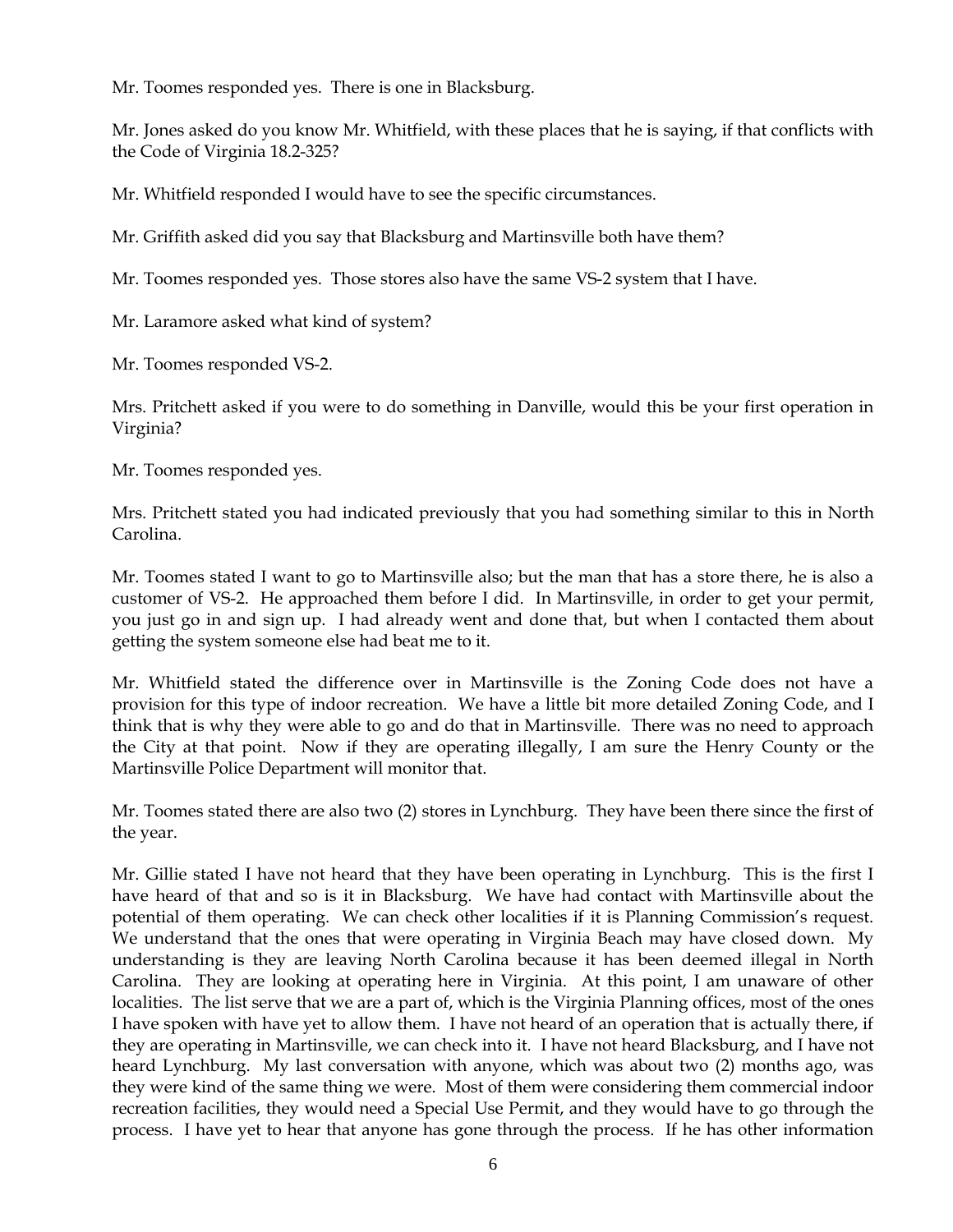that could be provided for us that they are actually in operation, we would love to see it. At this point, we do not have that information.

Mrs. Pritchett stated I guess depending on what we decide here and whether Mr. Toomes wants to pursue this in any format, Mr. Toomes would have to communicate with the Planning office as well as the City Attorney. I am not even sure where we are as far as a motion.

Mr. Griffith stated we do not have a motion. We are still in the Public Hearing.

Mr. Toomes stated I can call Ms. Blair and give her the stores with the VS-2 systems that are operating in Virginia and give her the locations and Cities that they are in. There are quite a few of them that are in Virginia through this system, not counting the other three (3) companies that offer the same kind of games. This happens to be the Company to go with and there are three (3) more companies that offer the same games.

Mr. Griffith asked do you buy the software or do you lease the software from them and put it on a computer?

Mr. Toomes responded no you rent it.

Mr. Griffith stated that is what I am saying you either buy or you rent the software from these various companies and install it on your computer.

Mr. Toomes responded they come do it.

Mr. Griffith asked so it is installed on a computer in your business?

Mr. Toomes responded correct.

Mr. Griffith stated and then I come in and play.

Mr. Toomes stated of course you can still go straight to the internet if you want to.

Mr. Griffith asked do I have to pay to play these games? It is not free.

Mr. Toomes responded you get to start off for free. You can play if you want to for free, and then if you want to continue to play, you buy internet time.

Mr. Griffith asked in order for me to win a Sweepstakes, do I need to pay money?

Mr. Toomes responded no.

Mr. Griffith stated I guess I have missed something. I can just walk in and out of the goodness of your heart, you are going to have a computer there, and I can go play and win something. I do not understand how you are going to make any money.

Mr. Toomes stated as you come in the door, you have the option of going and logging on. Of course, you have to log on to a terminal. You have to fill out a thing for your ID and stuff like that then. You get a pin number. You have to log in and put time on your machine that day to start with and if you hit something, you get a hit. If you continue to play, you have to buy internet time.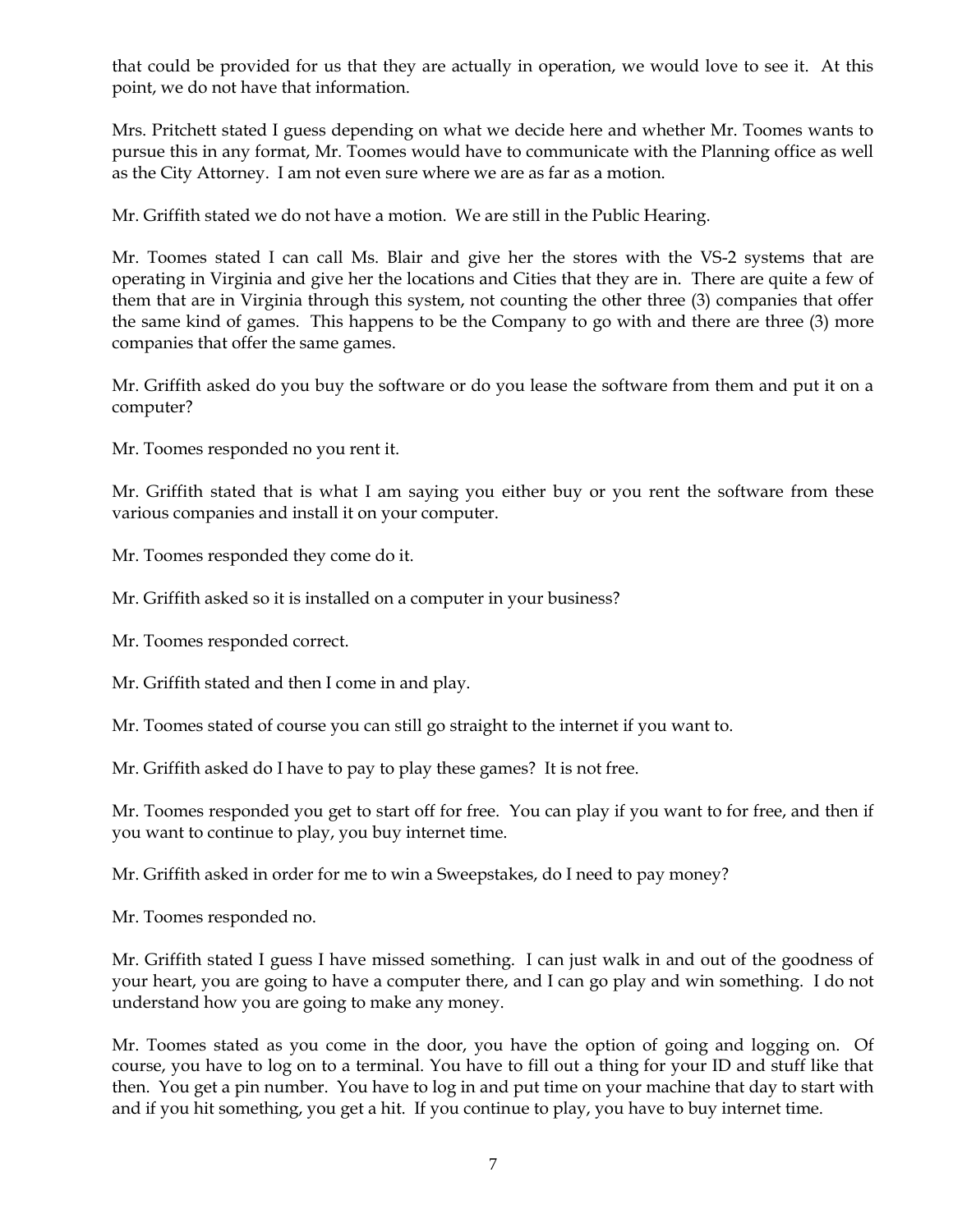Mr. Griffith asked do I have to give you a credit card or something?

Mr. Toomes responded no.

Mr. Griffith asked I do not do anything to get time on the machine?

Mr. Toomes responded not when you first walk in, no sir.

Mr. Whitfield asked how many times can you play for free before you have to start paying?

Mr. Toomes responded it all depends on the amount of time you put on the machine.

Mr. Whitfield asked so you have a certain amount of time. How much free time do I get when I first walk in the door?

Mr. Toomes responded then again, it all depends on if you go like a quarter's worth of time or fifty (50) cents worth of time, whatever the amount of time you want to start with.

Mr. Whitfield asked do I get a certain amount of free time?

Mr. Toomes responded yes. That is what I mean; it calculates how much time you have by how you want to use it.

Mr. Whitfield asked do you tell me how much time I have when I walk in the door?

Mr. Toomes responded it would have on there how much time you have.

Mr. Whitfield asked how much time normally would you get? Say I want to play the Sweepstakes. I could play that for free to begin with right?

Mr. Toomes responded correct.

Mr. Whitfield asked how long could I play that?

Mr. Toomes responded I do not know what it would be to tell you the honest truth, I do not.

Mr. Whitfield asked pardon me?

Mr. Toomes responded I do not know how much time. It starts off with a dollars worth of time up to five (\$5.00) dollars worth of time.

Mr. Whitfield asked but, how much free time do I get?

Mr. Toomes responded that is how much it would be. One (\$1.00) to five (\$5.00) dollars worth of time.

Mr. Griffith asked is five (\$5.00) dollars what you are implying to be free time? I do not have enough information. If I am going to get a dollars worth of free time, it does not sound like to me that it is free.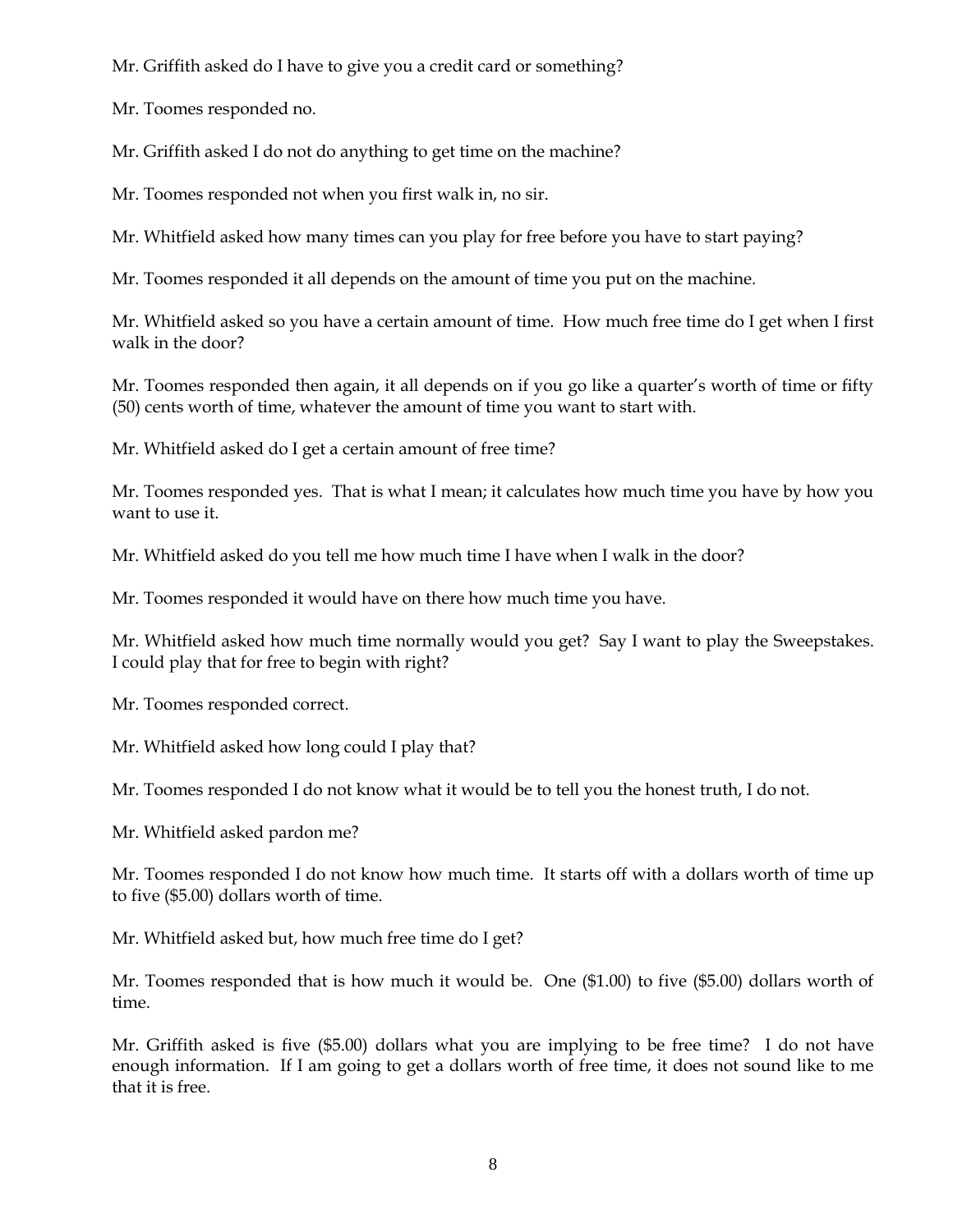Mr. Jones asked if I want to go in and check my email account and use your computer, are you going to charge me?

Mr. Toomes responded yes. It would be around twenty-five (.25) cents or fifty (.50) cents to check your email.

Mr. Jones asked do you have any idea how much time I would get for twenty-five (.25) cents?

Mr. Toomes responded no, I do not have any idea what you would get.

Mr. Jones stated I have gone to Internet Café's in Europe and usually they start off at five (\$5.00) dollars or so for maybe ten (10) or fifteen (15) minutes. You are saying you are going to have twenty-five (.25) and fifty (.50) cent times.

Mr. Griffith asked would that be two (2) minutes or five (5) minutes? What time frame are we talking about?

Mr. Toomes responded I do not know how to answer that.

Mr. Griffith asked if you are doing this in North Carolina, and I am assuming you are doing a similar thing down there. If I walk in down there, and I want to check my email, do you know how much I pay to check my email? Is it based on length of time?

Mr. Toomes responded I would have to pull up the sheet when you log in to see what you did.

Mr. Griffith asked to see how much time I get?

Mr. Toomes responded yes.

Mr. Whitfield asked so email might be different than say Sweepstakes?

Mr. Toomes responded correct.

Mr. Whitfield asked so where the email might be twenty-five (.25) cents, not necessarily, it is going to be more for the Sweepstakes. Is that right?

Mr. Toomes responded the Sweepstakes could be a nickel.

Mr. Whitfield asked could be a nickel? Alright, I understand that it is the amount of time; but is it per play as well? Is it per times I play the game as well? Is it a combination of the number of times I play the game as well as the amount of time that I am on there?

Mr. Toomes responded correct.

Mr. Whitfield stated if I got on there, played one (1) time, and got off then that might be a nickel.

Mr. Toomes stated then you just have a nickel.

Mr. Whitfield asked what if I get on there and play seventy-five (75) times over a period of two (2) hours? Am I paying at that point? What point am I paying and how much am I paying?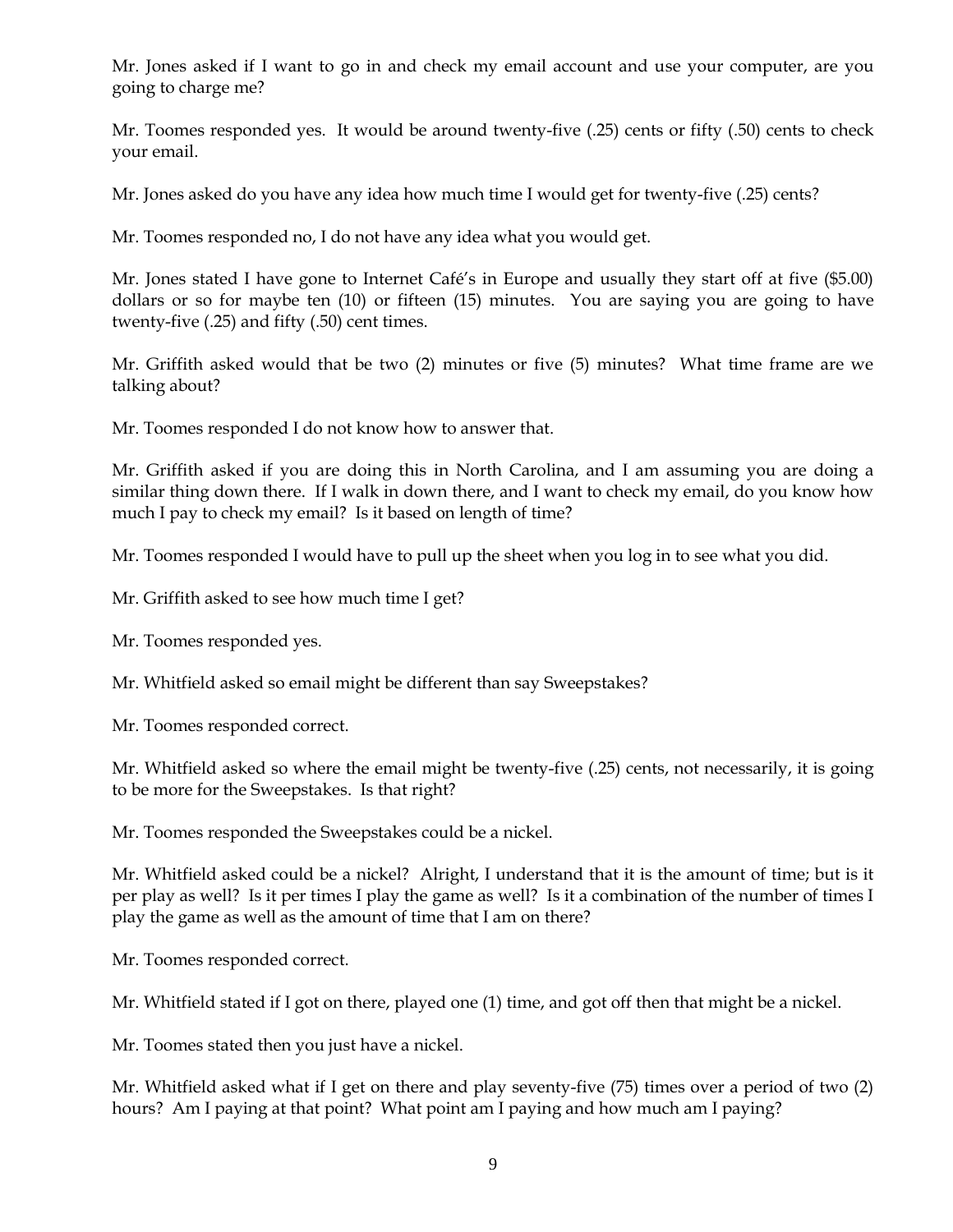Mr. Toomes responded you are only paying if you are on there and say you have five (\$5.00) dollars worth of time, but your time ran out in an hour and a half (1 ½). You may have to buy another dollars worth of time to have enough time to finish what you are doing.

Mr. Whitfield asked when I first walk in there, I do not have to pay anything?

Mr. Toomes responded correct.

Mr. Whitfield asked when I walk out, I may have to pay something?

Mr. Toomes responded no. There is a terminal that you have to clock into. If you want five (\$5.00) dollars worth of time, you will put five (\$5.00) dollars in the machine. You will use your pin when you get to a terminal. If it takes you thirty (30) minutes to do what you are doing for your five (\$5.00) dollars, or if it takes you an hour and a half  $(1 \frac{1}{2})$  for your five (\$5.00) dollars, then that is all that it is. If you need to do more and your time has run out, then you will have to go back to the machine.

Mr. Whitfield asked I have got that part, but where do I get my free time?

Mr. Toomes responded we log it onto you as you walk in the door.

Mr. Whitfield asked I think that is what we are all struggling with. How much free time do I get before I have to, say buy the five (\$5.00) dollars worth of time?

Mr. Toomes responded it all depends on what you are doing in that length of time that you are on the computer.

Mr. Whitfield stated so when I walk in, you cannot necessarily tell me how much free time I have. You can just tell me that there is going to be some free time.

Mr. Toomes stated you can get anywhere from one (\$1.00) dollar to five (\$5.00) dollars worth of free time on whatever you are doing within that length of time.

Mr. Whitfield asked you cannot tell me that when I walk in the door. You do not know whether or not I have free time until the terminal understands and gives you a report of what I have done. Is that right?

Mr. Toomes responded no, you get the free time as soon as you sign on.

Mr. Whitfield asked how much?

Mr. Toomes responded anywhere from one (\$1.00) dollar to five (\$5.00) dollars.

Mr. Jones asked how will you make money? Where do you get your income from by this operation?

Mr. Toomes responded by selling the time. Selling the Sweepstakes time, internet time, faxes, copies, and stuff like that.

Mr. Jones stated I still have problems and I understand the gambling aspect of it; but the way that the parking is and I know that you were not understanding or told about this parking. I do not see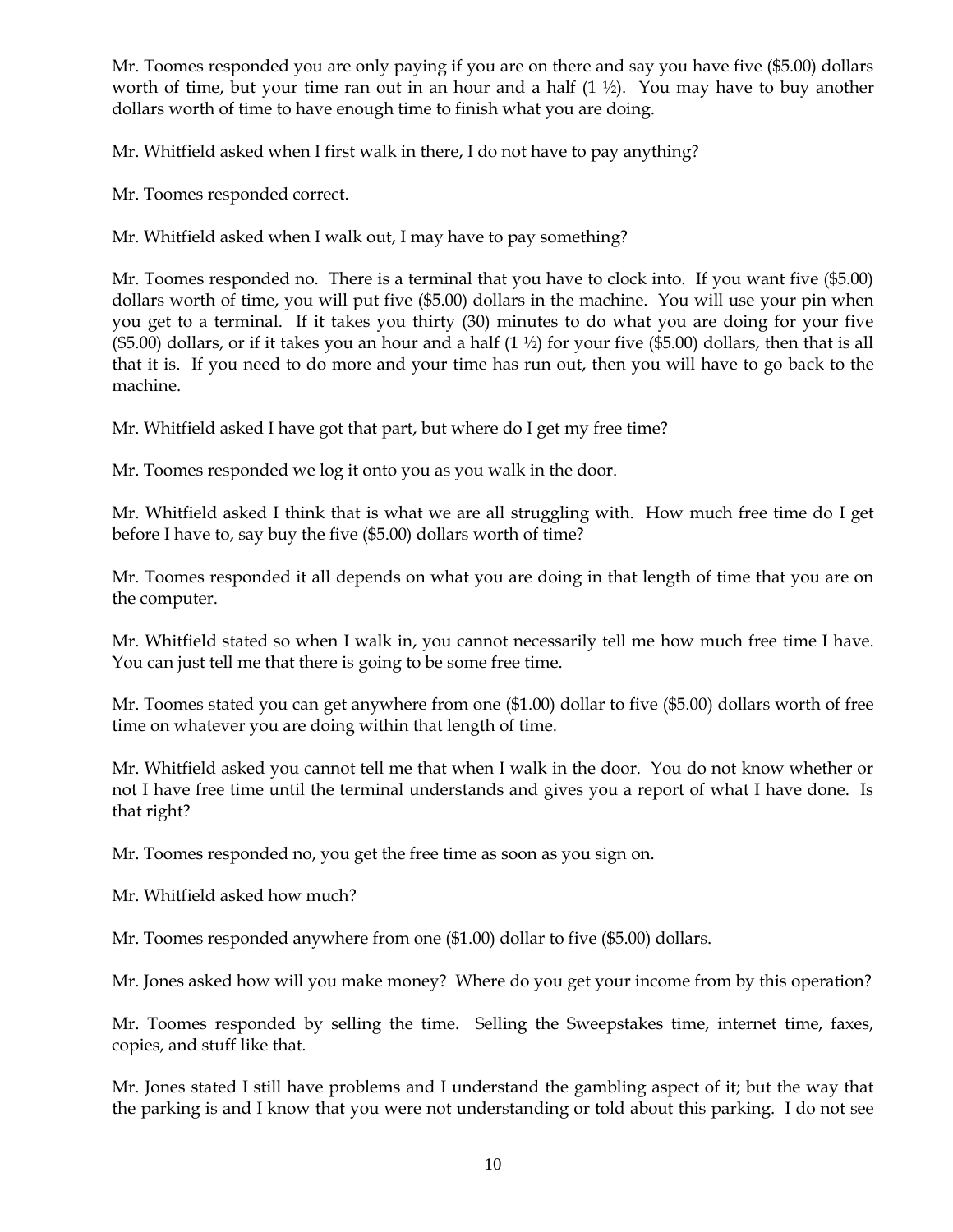how we can recommend approval of this unless you find another place that can handle the parking; and then you can come and talk about free time, and the Sweepstakes.

Mr. Toomes stated like I said, I did not understand that parking was an issue; because when you drive by, you see all of the parking that is there. I rode by there before I came here today and you could probably ride by there right now and see fifteen (15) or twenty (20) empty spots.

Mr. Griffith stated I do not doubt there will be empty parking spaces; however the requirement that has been set forth by the City is that there are a certain minimum amount of parking spaces required. It may be that they are filled up or not filled up, but they have set a minimum standard. You were here at our meeting last month and one (1) of the items we had, we changed the parking requirement for one (1) particular business class because it was determined that they did not need what we were requiring at the time. That is not the case with this. We do have a minimum parking requirement, which cannot be met.

Close the Public Hearing.

Mr. Gillie requested the documents that Mr. Toomes presented for record.

Mr. Scearce read a statement of conflict of interest.

**Mr. Jones made a motion to recommend denial of Special Use Permit Application PLSUP2010000109 as submitted. Mrs. Pritchett and Mr. Laramore seconded the motion. The motion was approved by a 4-0-1 vote (Mr. Scearce Abstained).** 

## **II. MINUTES**

**Mrs. Pritchett made a motion to approve the minutes from the September 13, 2010 meeting. Mr. Laramore seconded the motion. The minutes were approved by a 5-0 vote.**

## **III. OTHER BUSINESS**

Mr. Gillie stated City Council followed your recommendations on all items forwarded to them. They denied the request to rezone on Twin Oaks. They approved the other rezoning and Special Use Permit Applications that you had forwarded on.

Mr. Gillie stated we are expecting our final draft of our Comprehensive Plan later this week. Once we get it, staff will go through it, check it out, and make sure everything is as we recommended it, and then present that to Planning Commission; and hopefully, go out to the citizens again for neighborhood meetings sometime late this year or the first of next year. We know that this time of year, it is getting close to the holiday season and it is a little difficult to have those public hearings. It is more likely going to be the first, early in 2011 when we will have that, but the draft should be here probably by the end of this week. Get ready for a Comprehensive Plan book to come to you. It probably will not be as thick as the last one.

Mr. Griffith asked will we get a copy of these?

Mr. Gillie responded yes. We will get it and go over everything to make sure nothing got messed up; there are no typos, or anything else. Once we have done that, if everything is acceptable, we will be forwarding that to Planning Commission to look at.